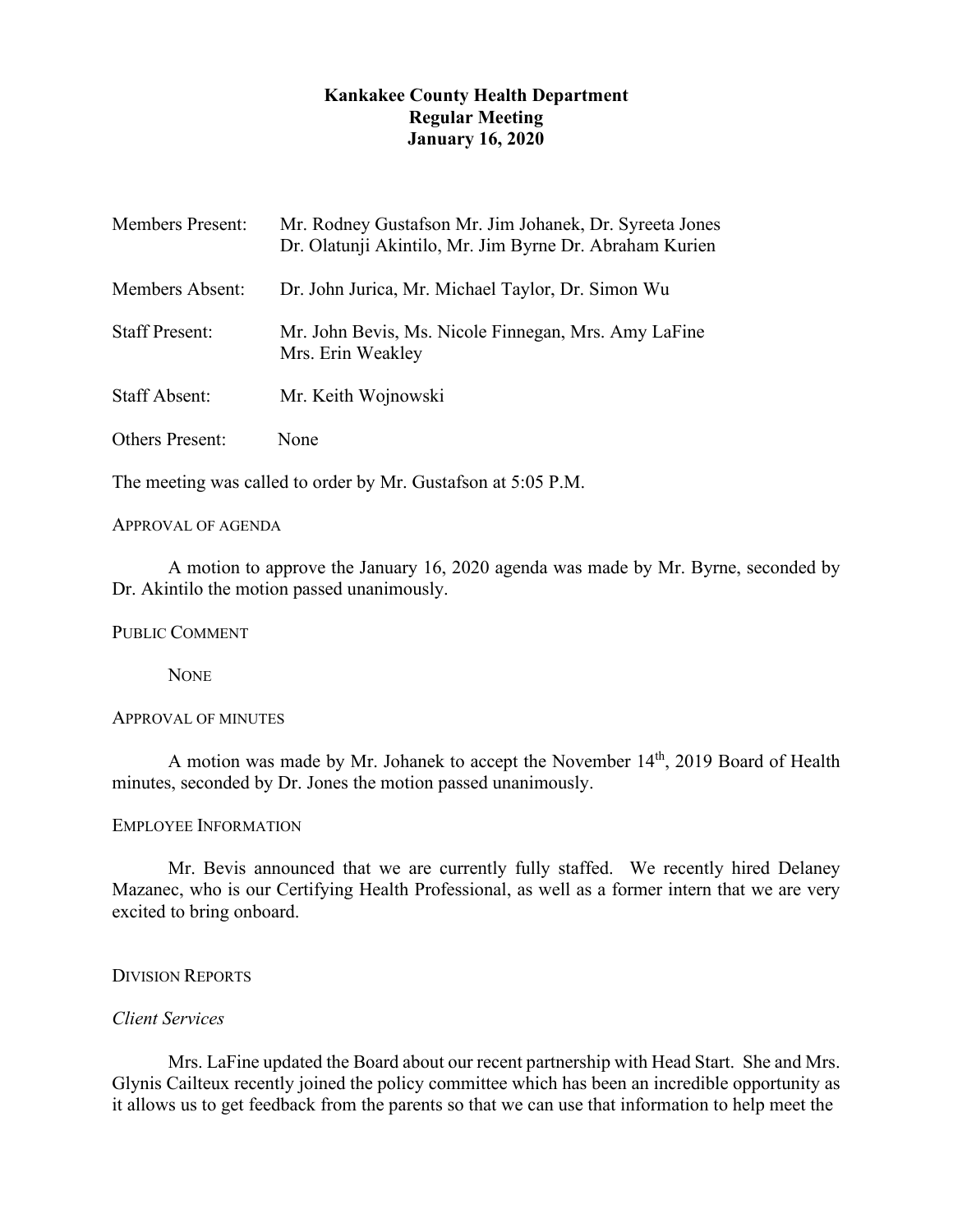needs of the community. We have a parent academy scheduled for February  $12<sup>th</sup>$  that will include WIC signup, providing parents with information about Immunizations, as well as hearing and vision tests onsite.

Mrs. LaFine also updated the Board on our ongoing partnership with Project Sun. We are currently working on the Sun Grant, which the community foundation applied for and we received in 2018. The first year involved strategic planning, and now this year our focus is implementation. Mrs. LaFine also announced there will be a parent café scheduled for January  $30<sup>th</sup>$ , 2020 at the Helen Wheeler Center in Kankakee. This is the first of a monthly series intended to regularly provide a space for parents to bring questions and concerns and gain free training from local professionals as well as share experiences amongst each other. We are excited to be a part of this group and look forward to the progress we can make within the community.

#### *Environmental Health*

Mr. Bevis updated the Board regarding the upcoming LHPG Audit. The audit is intended to encompass the inspections we have completed over the last three years and gives the auditor the opportunity to ask questions or concerns on how those inspections were done.

#### *Administrator's Report*

Mr. Bevis updated the Board on the status of recreational marijuana and how it currently affects our community now that it has been legalized. He indicated that our staff has attended many meetings over the last year and did a great job educating the public on factual evidence related to recreational marijuana in other locations in which it had already been legalized. Now that it is legal in our state, our job is to continue to educate the public by making sure that our community knows the rules set in place. It is important to note that we are not promoting recreational marijuana, but more importantly prioritizing education so that our community stays informed.

Mr. Bevis thanked Mr. Gustafson and Dr. Kurien for attending our 2019 Christmas Party. It was a great success and we were fortunate enough to spend another year collecting hats and mittens for our tree, as well as wrapping children's books that we can distribute to clients throughout the year. We also collected toiletries brought in by staff in which we donated to Fortitude and KC Casa.

Mr. Bevis also noted that most of our building repairs have been completed and we are starting to slowly put things back together. We were fortunate to have a wonderful group that was able to help disassemble and reassemble furniture, as well as paint so that we could have the suites ready for new flooring. They were able to get things finished ahead of schedule and work around our schedule so that our clinic and clients were not affected. Mr. Bevis also commended the KCHD staff for their patience in working through all the work to continue to provide services to our clients in need.